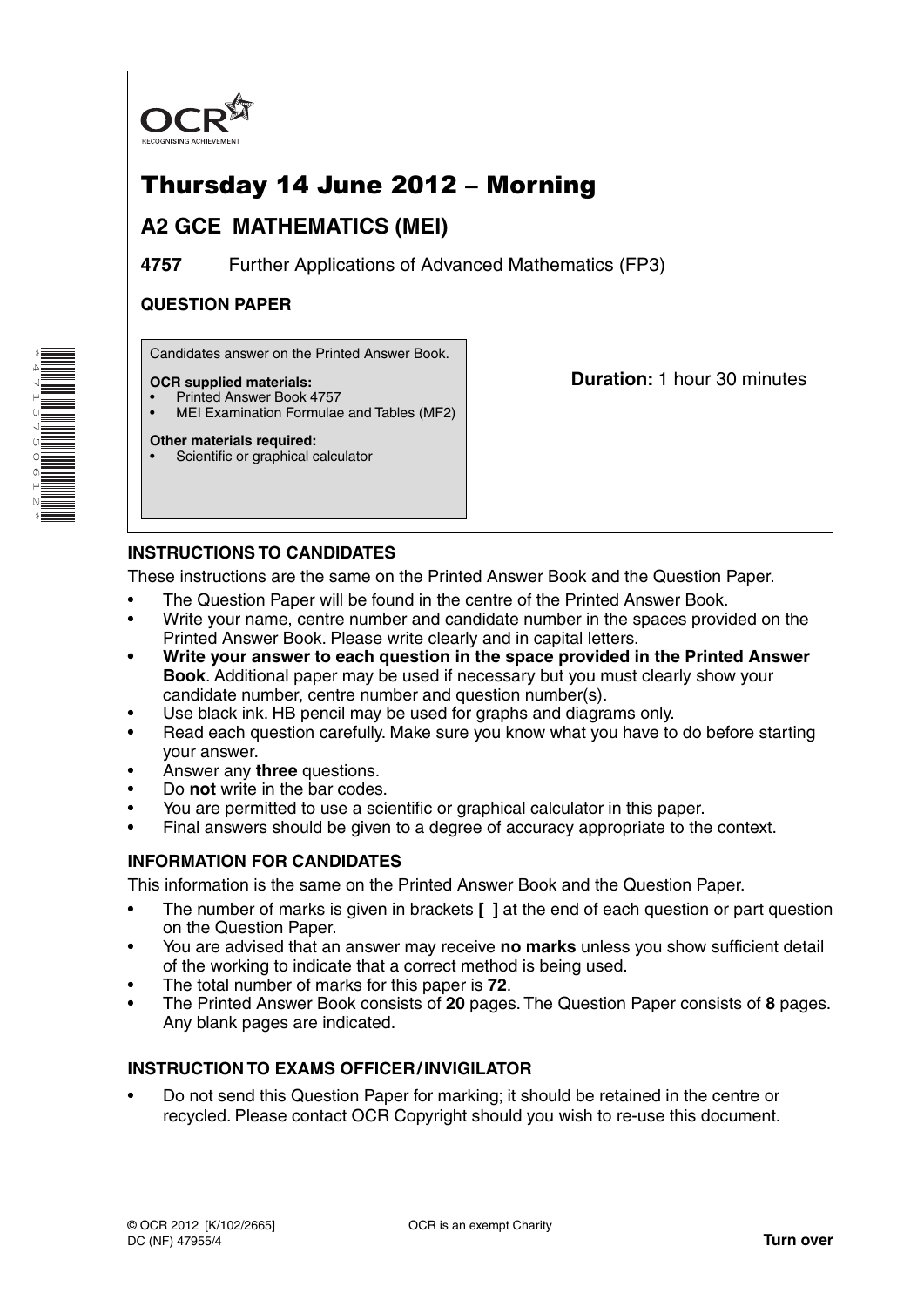#### *Option 1: Vectors*

- **1** A mine contains several underground tunnels beneath a hillside. The hillside is a plane, all the tunnels are straight and the width of the tunnels may be neglected. A coordinate system is chosen with the *z-*axis pointing vertically upwards and the units are metres. Three points on the hillside have coordinates A(15, −60, 20), B(−75, 100, 40) and C(18, 138, 35.6).
	- (i) Find the vector product  $\overrightarrow{AB} \times \overrightarrow{AC}$  and hence show that the equation of the hillside is  $2x 2y + 25z = 650$ . **[5]**

The tunnel  $T_A$  begins at A and goes in the direction of the vector 15**i** + 14**j** − 2**k**; the tunnel  $T_C$  begins at C and goes in the direction of the vector 8**i** + 7**j** − 2**k**. Both these tunnels extend a long way into the ground.

- **(ii)** Find the least possible length of a tunnel which connects B to a point in  $T_{\lambda}$ . [6]
- (iii) Find the least possible length of a tunnel which connects a point in  $T_A$  to a point in  $T_C$ . [6]
- **(iv)** A tunnel starts at B, passes through the point (18, 138,  $p$ ) vertically below C, and intersects  $T_A$  at the point O. Find the value of  $p$  and the coordinates of O. point Q. Find the value of *p* and the coordinates of Q. **[7]**

### *Option 2: Multi-variable calculus*

**2** You are given that  $g(x, y, z) = x^2 + 2y^2 - z^2 + 2xz + 2yz + 4z - 3$ .

(i) Find 
$$
\frac{\partial g}{\partial x}
$$
,  $\frac{\partial g}{\partial y}$  and  $\frac{\partial g}{\partial z}$ . [3]

The surface *S* has equation  $g(x, y, z) = 0$ , and  $P(-2, -1, 1)$  is a point on *S*.

- **(ii)** Find an equation for the normal line to the surface *S* at the point P. **[3]**
- **(iii)** A point Q lies on this normal line and is close to P. At Q,  $g(x, y, z) = h$ , where *h* is small. Find the constant *c* such that  $PQ \approx c|h|$ . **[5]**
- **(iv)** Show that there is no point on *S* at which the normal line is parallel to the *z-*axis. **[5]**
- **(v)** Given that  $x + y + z = k$  is a tangent plane to the surface *S*, find the two possible values of *k*. **[8]**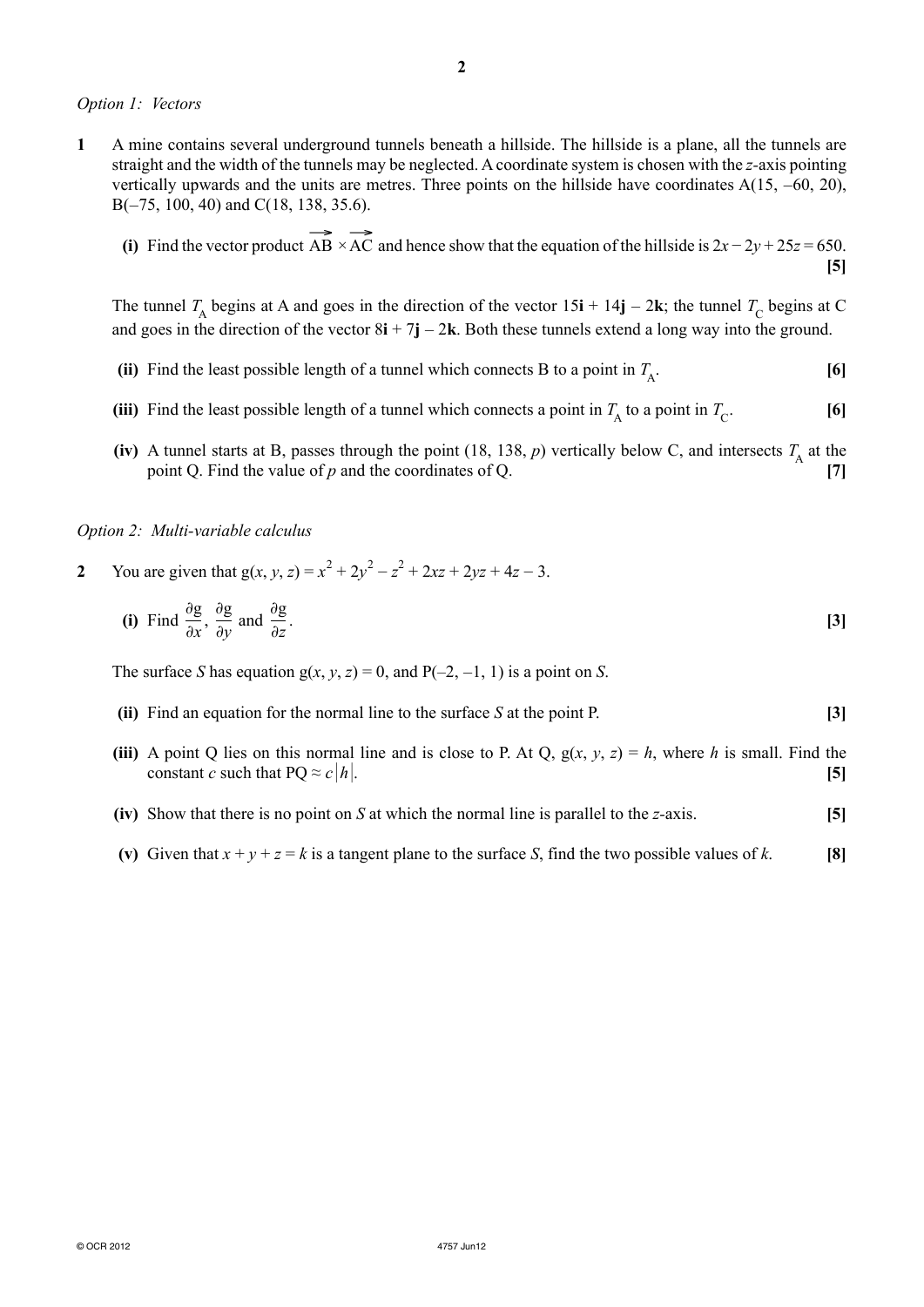### *Option 3: Differential geometry*

**3** A curve has parametric equations

 $x = a(1 - \cos^3 \theta), y = a \sin^3 \theta, \text{ for } 0 \le \theta \le \frac{\pi}{3},$ 

where *a* is a positive constant.

The arc length from the origin to a general point on the curve is denoted by *s*, and  $\psi$  is the acute angle defined by  $\tan \psi = \frac{dy}{dx}$  $\frac{dy}{dx}$ .

**(i)** Express *s* and  $\psi$  in terms of  $\theta$ , and hence show that the intrinsic equation of the curve is

$$
s = \frac{3}{2} a \sin^2 \psi.
$$
 [9]

- **(ii)** For the point on the curve given by  $\theta = \frac{\pi}{6}$  $\frac{\pi}{6}$ , find the radius of curvature and the coordinates of the centre of curvature. **[9]**
	- **(iii)** Find the area of the curved surface generated when the curve is rotated through 2*π* radians about the *y-*axis. **[6]**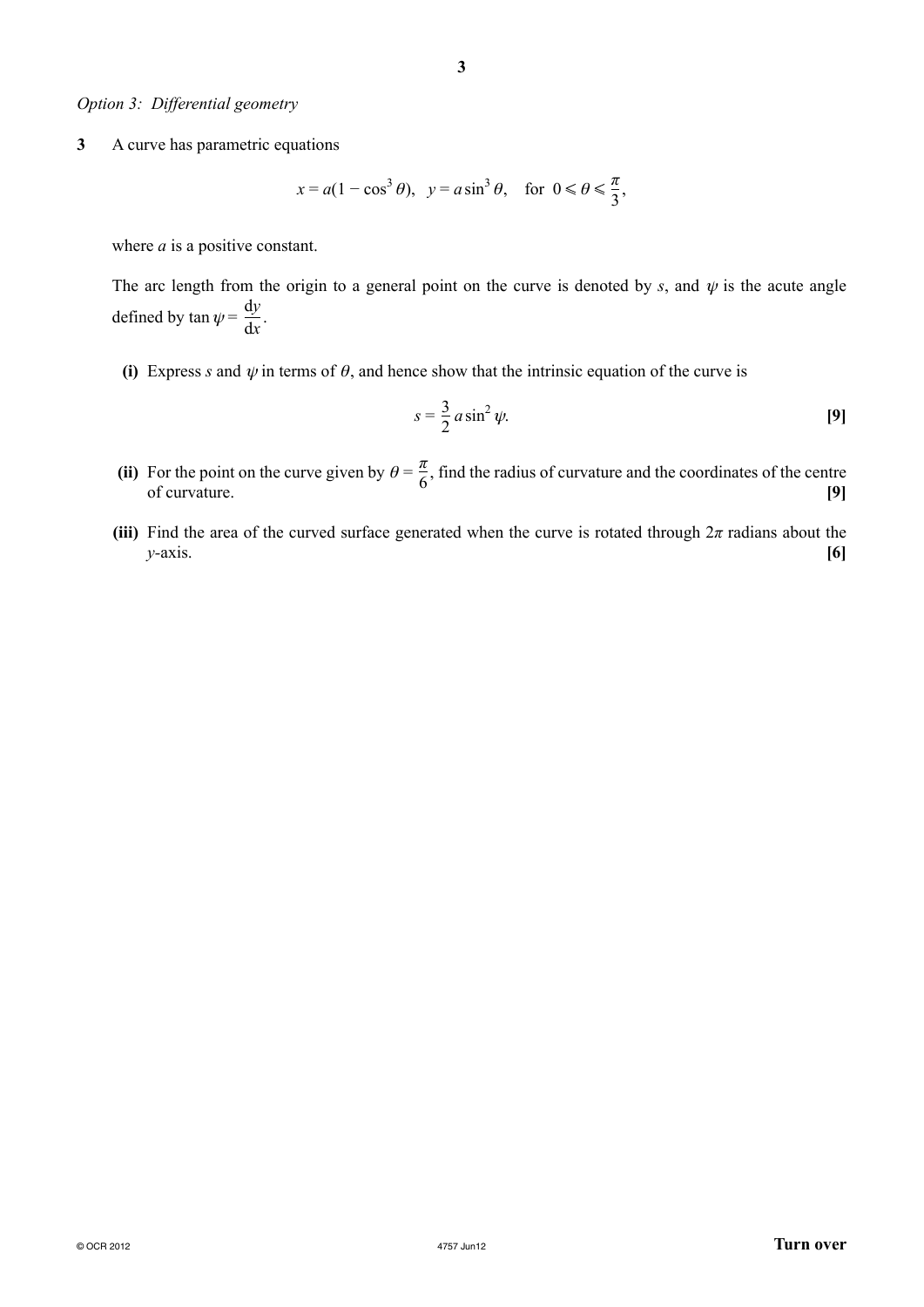#### *Option 4: Groups*

**4** (i) Show that the set  $P = \{1, 5, 7, 11\}$ , under the binary operation of multiplication modulo 12, is a group. You may assume associativity. **[4] [4] [4] [4] [4] [4] [4] [4] [4] [4] [4] [4] [4] [4] [4] [4] [4] [4] [4] [4] [4] [4] [4] [4] [4] [4] [4] [4] [4] [4] [4] [4]**

A group *Q* has identity element *e*. The result of applying the binary operation of *Q* to elements *x* and *y* is written *xy*, and the inverse of *x* is written  $x^{-1}$ .

(ii) Verify that the inverse of xy is 
$$
y^{-1}x^{-1}
$$
. [2]

Three elements *a*, *b* and *c* of *Q* all have order 2, and  $ab = c$ .

- **(iii)** By considering the inverse of *c*, or otherwise, show that  $ba = c$ . [2]
- **(iv)** Show that  $bc = a$  and  $ac = b$ . Find *cb* and *ca*. **[4]**
- (v) Complete the composition table for  $R = \{e, a, b, c\}$ . Hence show that *R* is a subgroup of *Q* and that *R* is isomorphic to  $P$ .  $[4]$

The group *T* of symmetries of a square contains four reflections *A*, *B*, *C*, *D*, the identity transformation *E* and three rotations *F*, *G*, *H*. The binary operation is composition of transformations. The composition table for *T* is given below.

|  |  | $\begin{array}{ ccccccccccccccccccc }\hline &A & B & C & D & E & F & G & H \end{array}$ |  |  |
|--|--|-----------------------------------------------------------------------------------------|--|--|
|  |  |                                                                                         |  |  |
|  |  |                                                                                         |  |  |
|  |  |                                                                                         |  |  |
|  |  |                                                                                         |  |  |
|  |  |                                                                                         |  |  |
|  |  |                                                                                         |  |  |
|  |  |                                                                                         |  |  |
|  |  |                                                                                         |  |  |

 **(vi)** Find the order of each element of *T*. **[3]**

 **(vii)** List all the proper subgroups of *T*. **[5]**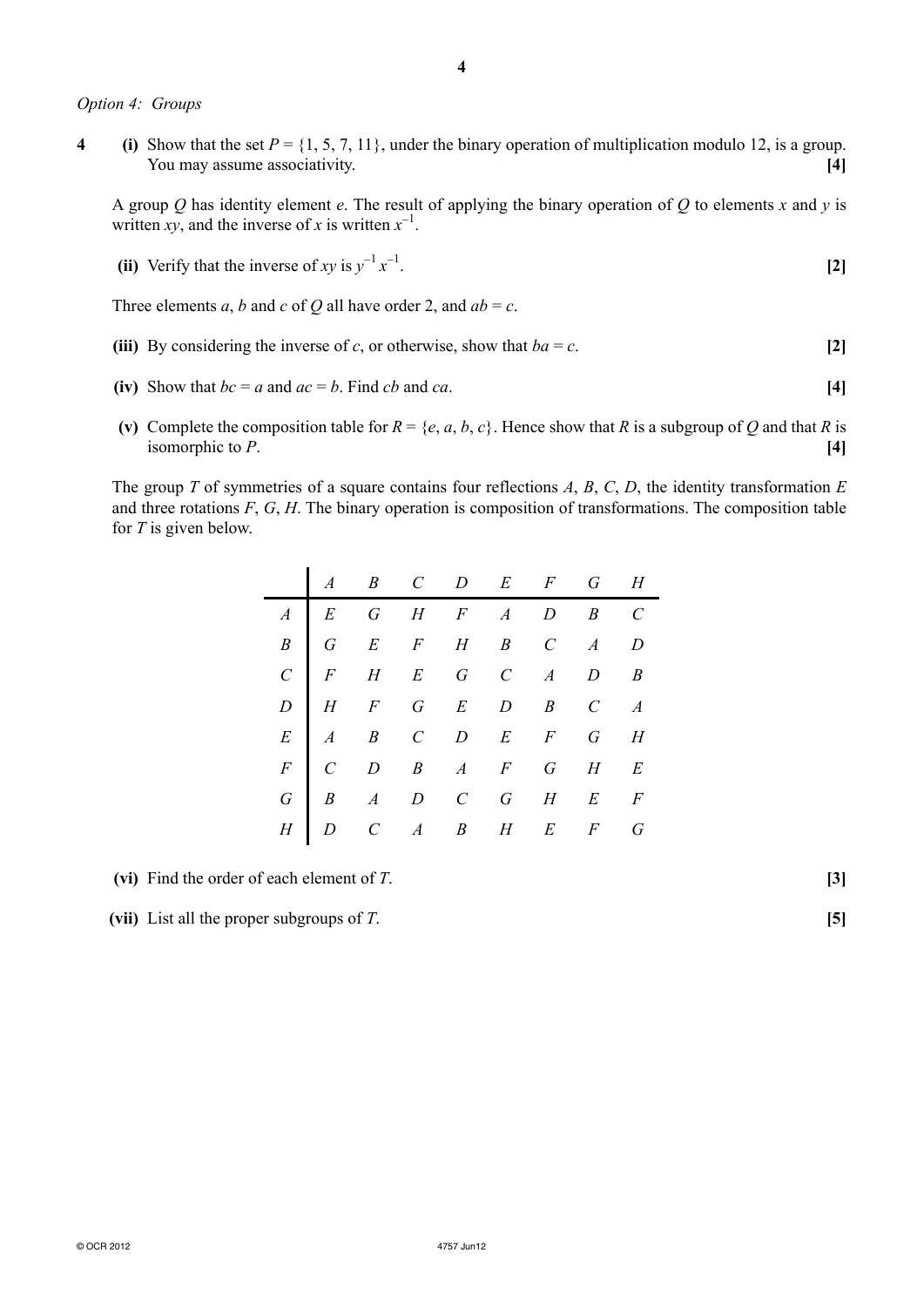#### *Option 5: Markov chains*

### **This question requires the use of a calculator with the ability to handle matrices.**

**5** In this question, give probabilities correct to 4 decimal places.

A 'random walk' is modelled as a Markov chain with five states *A*, *B*, *C*, *D*, *E* representing the possible positions, from left to right, of an object. At each 'step' the object moves as follows.

- If the object is at *A*, it moves one place to the right (to *B*).
- If the object is at *E*, it moves one place to the left (to *D*).
- Otherwise, the probability that the object moves one place to the left is 0.4, and the probability that it moves one place to the right is 0.6.

Steps occur at intervals of one minute, and the time taken to move may be neglected. The object starts at *A*, so after the first step (one minute later) the object is at *B*.

| (i) Which of the five states are reflecting barriers?                                                             |  |
|-------------------------------------------------------------------------------------------------------------------|--|
| (ii) Write down the transition matrix <b>P</b> .                                                                  |  |
| (iii) State the possible positions of the object after 10 steps, and give the probabilities that the object is in |  |

 **(iv)** Find the probability that after 15 steps the object is in the same position as it was after 13 steps. **[3]**

each of these positions. **[4]**

- **(v)** Find the number of steps after which the probability that the object is at *D* exceeds 0.69 for the first time. **[3]**
- (vi) Find the limits of  $P^{2n}$  and  $P^{2n+1}$  as the positive integer *n* tends to infinity. [4]
	- **(vii)** For the interval of 100 minutes between the 200th step and the 300th step, find the expected length of time for which the object is at each of the five positions. **[3]**
	- **(viii)** At a certain instant, the object arrives at *D*. Find the expected number of successive occasions that the object moves to  $E$  (and then back to  $D$ ). Hence find the expected time after this instant when the object first moves to *C*. **[4]**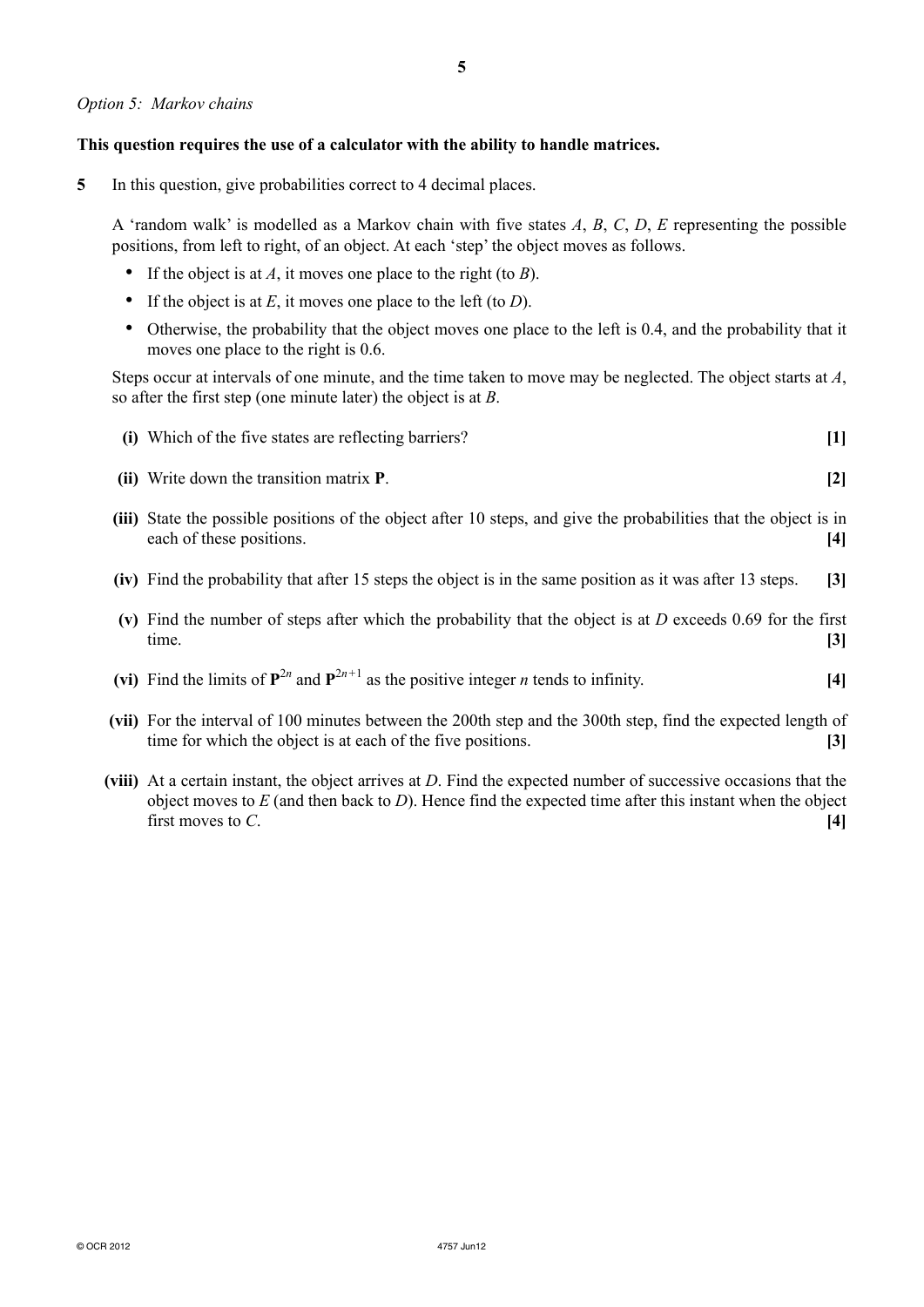## **BLANK PAGE**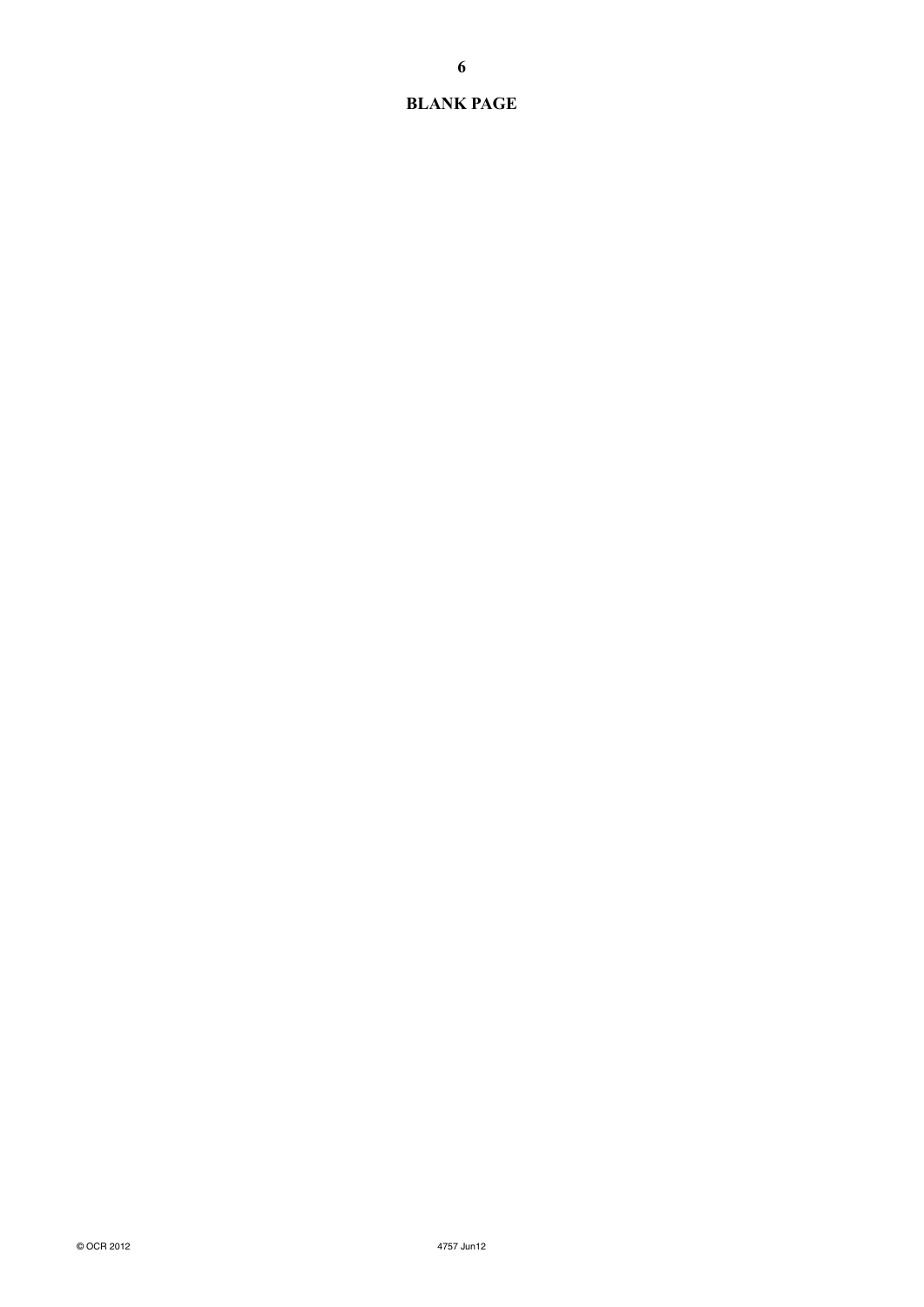## **BLANK PAGE**